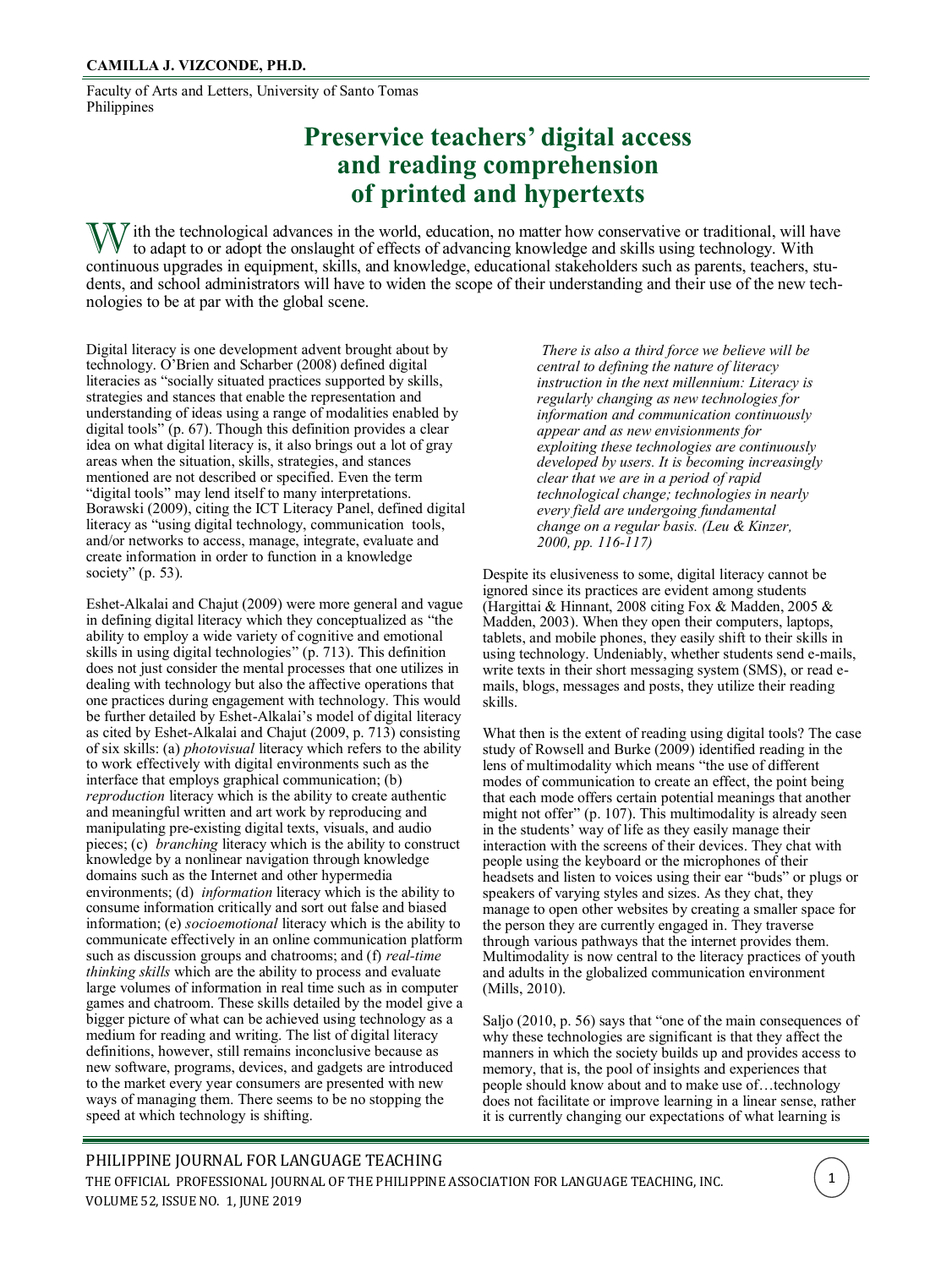and changing our expectations about what it means to know something."

Technology, particularly digital access, and reading, particularly reading comprehension, are variables that have to be considered then in digital literacy. Technology which is made available to individuals in terms of motivation access, materials access, skills access, and usage access (Van Dijk, 2005) must be addressed. These types of digital access play important roles in digital literacy. Reading comprehension on one hand is compromised as new types of texts emerge as far as digital literacy is concerned. Traditional concepts on texts would refer to anything that is printed. In Hermosa's report (2002) on levels of comprehension, texts may be comprehended at the literal, interpretive, evaluative, integrative, and critical levels. Sweet and Snow (2002, pp. 23- 24) defined reading comprehension "as the process of extracting and constructing meaning through interaction and involvement with written language"; eventually, with the event of digital literacy, comprehension was later construed as "extracting and constructing meaning from texts" (Sweet & Snow, 2002, p. 25) excluding the term "written." "Text is broadly construed to include any printed or electronic text" (Sweet & Snow, 2002, p. 25).

Thus, texts are no longer confined to print but may be characterized in several ways in the light of digital literacies. O'Brien and Scharber (2008) positioned that "digital literacies include the composition and reading of *multimodal* texts. In multimodal composing and reading, ideas and concepts are represented with print texts, visual texts (photographs, videos, animations), audio texts (music, audio narration, sound effects), and even dramatic or other artistic performances (drama, dance, spoken word)."

Reading in print and reading in hypertext have become interesting topics for research as indicated in the studies of Foltz (1992), Fontanini and Tomich (2009), and Bolaños (2009). Bolaños' study brings the investigation closer to home as he focused on university students in the Philippines as his respondents.

The role of technology in reading and reading comprehension continues to expand as new developments in technology emerge. Kamil and Chou (2009) identified that one of the most important developments in federal regulations in the United States was the requirement that all textbooks be made available in electronic format as promulgated by the National Instructional Materials Accessibility Standards (NIMAS). The order is for all books published on or after July 19, 2006. "Given all instructional materials will have to be available in electronic format suggests that far greater computer use in instructional materials is just on the horizon" (Kamil & Chou, 2009, p. 297).

In view of the foregoing definitions and predictions, what needs to be investigated, too, would be the type of comprehension that is achieved. In the fast-paced world of technology, can it be assumed that comprehension is gained much faster? What skills or strategies are required in gaining information from the internet and ICTs?

Leu, Kinzer, Coiro and Commack (2004) asserted that "reading comprehension is likely to be a major area of investigation because the Internet and other ICTs focus so much on information and learning from text" (p. 1602). Comprehension, being the main goal of reading, is defined as "the process of simultaneously extracting and constructing meaning through interaction and involvement with a written language" (RAND Reading Study Group, 2004 ). This process which traditionally involved written language alone (as provided in the definition) has emerged beyond the written language. The interactions with the computer, with information on the internet and other ICT-related medium, are no longer confined on paper but have emerged on the screen where a mere touch or tap will provide other sites and other forms of the language that will require possibly new dimensions in "extracting and constructing meaning" (RAND Reading Study Group , 2004). Furthermore, learners should be taught internet comprehension as Leu, Coiro, Castek, Hartman, Henry, and Reinking (2005) launched the Teaching Internet Comprehension to Adolescents (TICA) project which aimed at improving reading comprehension by recognizing the role of the internet in reading development.

As Tierney (2009) suggested in his discussion on comprehension within and across digital spaces:

*As we move across or within networks and web -like engagement, we are sifting, linking, sampling, following leads and paths at the same time as we are doing forms of layering and affiliating as we pursue for ourselves and others confirmation, understanding, plans, commitments, answers, directions or acknowledgements. Those researchers examining the cognitive strategies involved in meaning making on-line bring to the fore the importance of several strategies which may be somewhat nuanced in the networked environment – the importance of refining searches, forward inferencing (akin to predicting), making linkages and other integration in a fashion that coheres and is simultaneous linking ideas together (texts, images, sounds) as the meaning maker(s) refine(s) or expand(s) understandings at the same time as they evaluate them and assess coherence. (p278)*

#### **REVIEW OF RELATED LITERATURE**

#### *Digital Access*

Digital divide is defined as lack of access to information technology (IT) (Servon, 2002) and the gap between people who have access to information and communication technologies (ICT) and those who do not, an issue of significant social justice (Quibria, Ahmed, Tschang, & Reyes-Macasaquit, 2003; Atkinson, Black, & Curtis, 2008; Petcu, Gherhes, David, & Suciu, 2010). When the label "digital divide" slowly found its way to the world in the 1980s, the divide was basically focused on physical access. The division was focused on those who had computers and those who did not. First world countries were considered to have the advantage of having greater opportunities to acquire technology, leaving developing countries trailing behind them. The former had the resources to purchase or develop the hardware and the software while the latter would have to depend either on hand-me-downs or donations from first world countries.

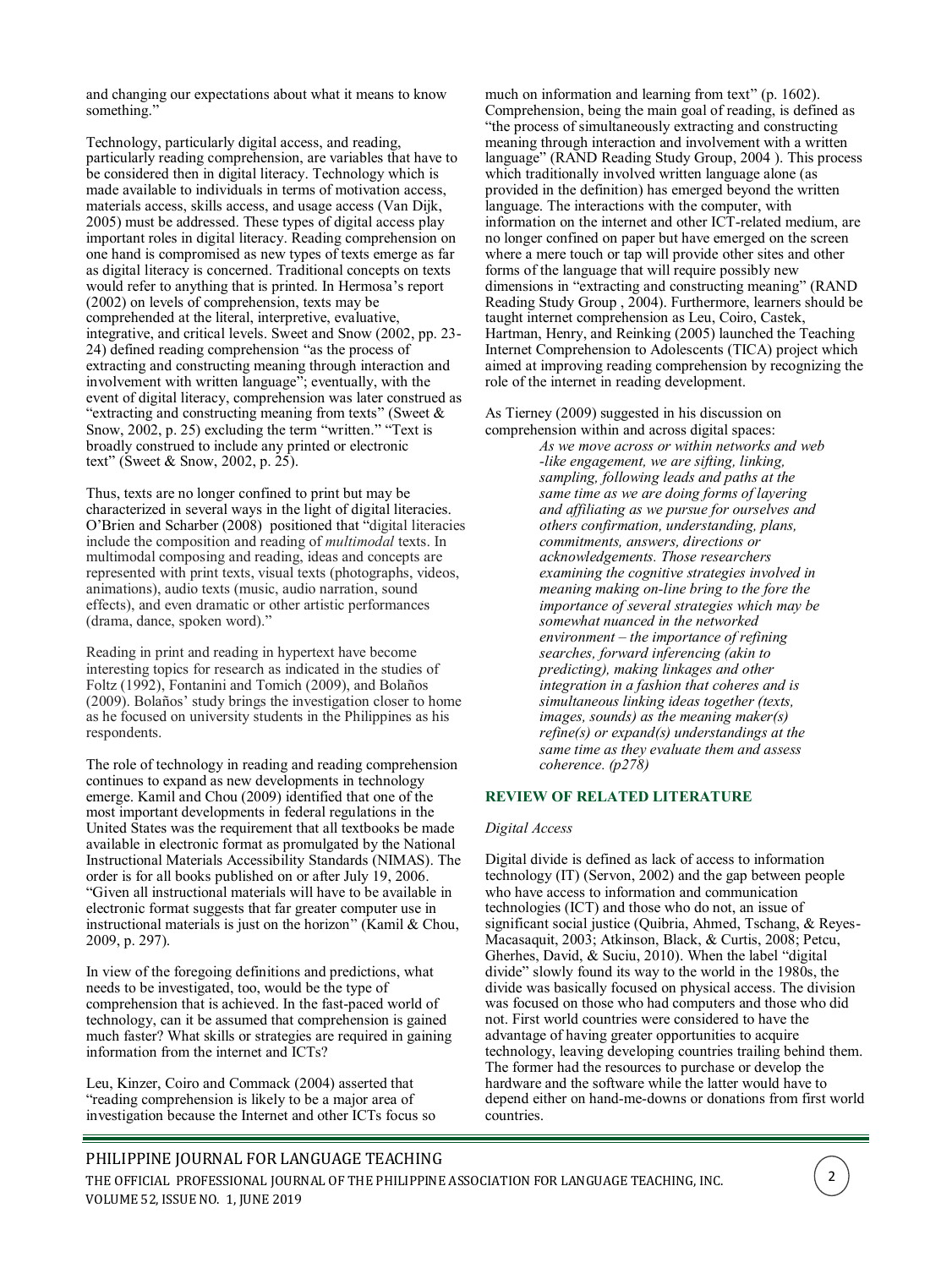Recent studies, however, have shown that access has gone beyond physical. Ownership of or access to ICT does not necessarily mean success in the digital world. "When the internet diffused rapidly into society and became a primary type of computing, the term shifted to encompass gaps in not only computer but also internet access (van Deursen & van Dijk, 2010, p. 893)." The speed by which technology has changed since the introduction of computers to the present time has moved by leaps and bounds. Access has to be redefined to meet the needs of the changing times. Since then, several studies have yielded new definitions for the term "access."

Valadez and Duran (2007) defined digital divide beyond simple access by identifying four elements of access to  $C \& I$ (computers and the internet): 1) physical access, 2) C & I use in the classroom, 3) availability of support for  $C < I$ , and 4) social consequence of the use of IT. Van Deursen and van Dijk (2010) elaborated on the range of internet skills by proposing 1) operational internet skills which are derived from concepts that indicate a set of basic skills using the internet technology; 2) formal internet skills which relate to the hypermedia structure of the internet which requires the skills of navigation and orientation; 3) information internet skills which are derived from studies that adopt a staged approach in explaining the actions via which users try to fulfill their information needs; and 4) strategic internet skills which comprise the capacity to use the internet as means of reaching particular goals and for the general goal of improving one's position in the society.

In the Philippines, Rodrigo's study (2005) concentrated on quantifying the digital divide in Metro Manila by comparing it with those in other countries, particularly the International Association for the Evaluation of Educational Achievement (IEA)-surveyed countries which included Norway, Canada, Japan, Italy, New Zealand, France, and China among 24 other countries. Compared to those in most countries, public school students of Metro Manila were found to be highly marginalized in terms of access to the internet for instructional purposes and computer-hardware availability though they fare well in software use (Rodrigo, 2005).

Will there be a chance for the divide to close? Servon (2002) debunked four myths concerning the digital divide. First, providing access to computers and the internet will eliminate the digital divide; second, technology can solve social problems; third, on-line communication diminishes the need for face-to-face contact; and, lastly, IT levels spatial inequalities. She asserted, however, that the digital divide was a symptom of a much larger and complex problem – poverty and inequality; thus, closing the gap would require longitudinal studies concerning a wider scope of variables. Hargittai and Hinnant (2008, p. 618), whose study focused only on internet connectivity of young adults, reported that "simply being connected will not necessarily solve all potential sources of inequality, and so studies of more nuanced uses of the Web are important as Internet use spreads to an increasing portion of the population." James  $(2008, p. 60)$ argued that the concept of diminishing the digital divide was unlikely "without much government intervention and without taking cognizance of views that emphasize how the initial advantages conferred on rich countries systematically tend to disadvantage poorer countries. Van Dijk as cited by Van Dijk

and Hacker (2003, p. 324) argued that "in the present epoch several trends come together to promote information inequality: social and cultural differentiation or individualization, rising income differentials, privatization and cutbacks in social and public services, and, finally, increasingly multifunctional and differently used digital technology." Thus, measuring the divide and closing the gap will require a longer period and a more extensive study of factors.

There are claims, however, that the digital divide can be bridged through several means. Open access is being considered as a solution to problems in accessing knowledge in Africa thus narrowing the divide. Citing Bethesda Meeting on Open Access publishing, Ahmed (2007, p. 339) defined open access as: "The author(s) and copyright holder(s) grant(s) to all users a free, irrevocable, world-wide, perpetual right of access to, and a license to copy, use, distribute, transmit and display the work publicly and to make and distribute derivative works, in any digital medium for any responsible purpose, subject to proper attribution of authorship, as well as the right to make small numbers of printed copies for their personal use." This initiative is important because free access to scientific information will enable users to increase their knowledge and skills. Gbenga-Ilori and Ibeyami (2010) suggested that the use of digital dividend, in particular the transition to digital television broadcasting, the use of wireless internet access, and the affordability of devices, will decrease the digital gap in rural and urban areas in Nigeria.

Despite the great challenge, schools play a great role in filling the gaps. Quibria, Ahmed, Tschang, and Reyes-Macasaquit  $(2003)$  reported that "the relationship between computer usage and education is statistically significant at the 1% level with tertiary education" (p. 816). Additionally, "education is a strong complement to Internet and the relevant educational levels are secondary and tertiary levels as they are expected to upgrade the national capacity levels for adaptation and innovation" (Quibria, Ahmed, Tschang, & Reyes-Macasaquit, p. 819). Thomas (2008) also supported the idea that schools had the responsibility for closing the gap in the knowledge portion.

Barone and Wright (2008, pp. 292-293), citing Leu et al. (2004), cautioned that before bringing technology in the classroom the following points should be considered:

- Simply using software programs on computers does not prepare students for new literacies' expectations.
- New literacies are deictic in that they constantly change and require teachers to embrace these changes.
- New literacies are essential in classrooms so that equal opportunities are offered to all students.

#### **DIGITAL ACCESS AND READING**

Recent studies have delved into the relationship of digital media, including digital skills, and reading. Terms such as digital literacy, digital texts, on-line texts, hypermedia, and hypertexts have been closely associated with reading in general. The following studies yielded interesting results on whether the digital divide which includes these media has created an impact on reading or no.

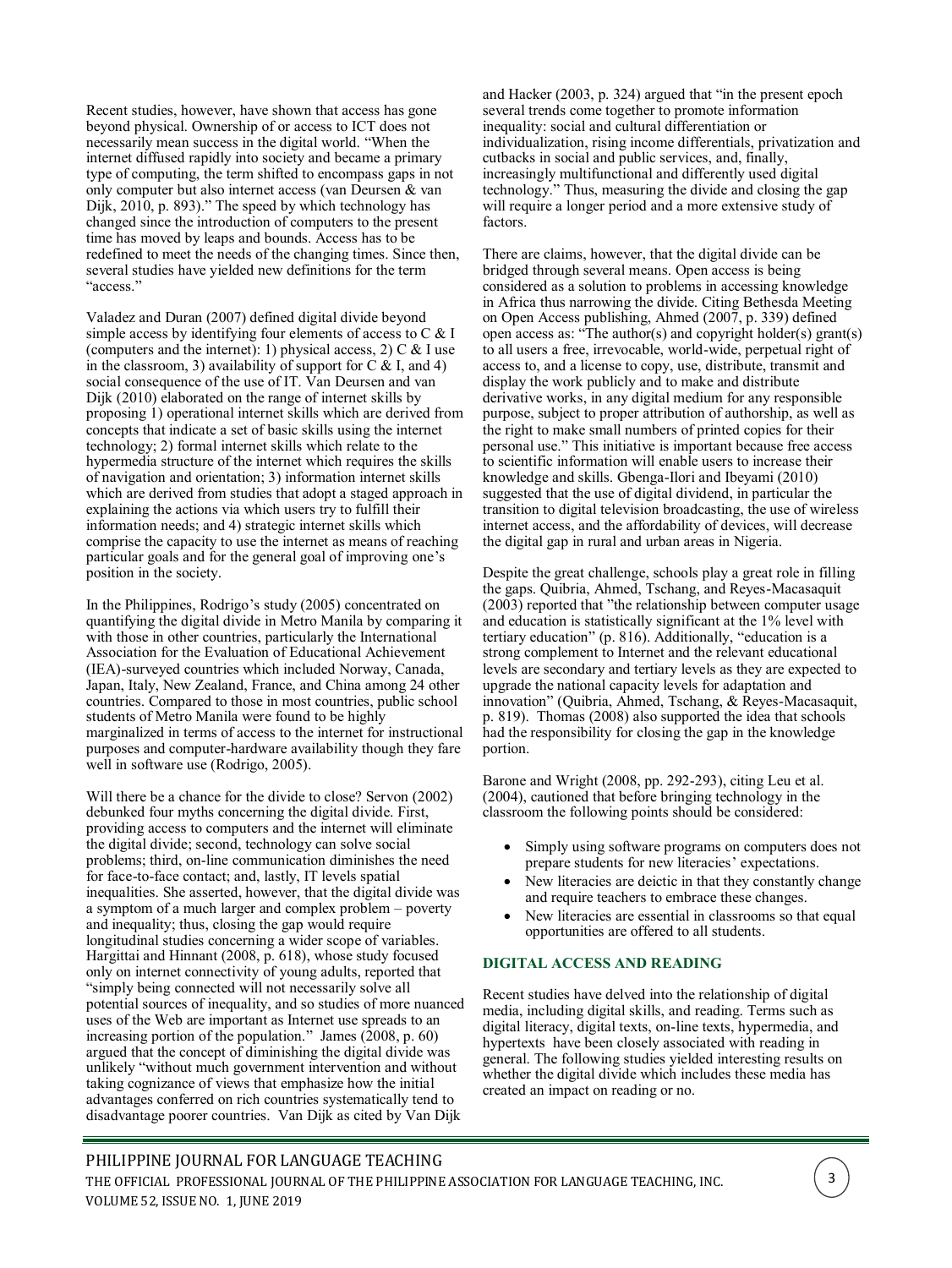A Canadian study among 15-year-old youth yielded noteworthy results on the use of information and communications technology and reading achievement. Addressing the issue on the relationship between computer use and reading achievement, Thiessen and Looker (2007) initially saw no linear relationship between the two variables but identified a pronounced curvilinear effect using the hierarchical linear modeling. What could be more remarkable in their findings would be the assertion that ICT use was related to higher reading achievement only to a point, and once this optimal point had been reached, "the relationship shifts to a negative one" (pp. 175-176). Thus, the overuse of ICT in schools may just not be the answer to improving academic performance of students. Monitoring of ICT use by school heads and parents will have to play a big role in ensuring that students do not go beyond the optimum level. These assertions provide another intricacy to the seeming complex relationship of ICT and reading achievement.

The future of reading and writing is predicted to be significantly affected by digital texts. Bromley (2010) forwarded the following ideas: 1) pens, pencils, and paper will soon be artifacts of the past; 2) electronic reading and writing will be pervasive, collaborative, and social events; and 3) speech will replace most writing. In preparing for the future, instruction should accept the place of digital literacy, teach critical visual literacy, encourage and recognize digital creations as valid demonstrations of literacy, impart knowledge on what plagiarism is, be more sensitive to students' activities beyond the classroom (which normally includes the use of the internet), and provide tasks that will be aligned with these out-of-school activities.

The television and the internet, which have long been identified as part of the digital world, have been investigated in relation to reading. Griswold, Mc Donnell and Wright (2005) implied that television had replaced reading while it was the opposite for the internet. While television has displaced reading time, the internet directly supports reading and vice-versa because the internet enhances further reading. Watching television has been a habit that has replaced reading for some, but internet-use which requires reading (to be defined differently from text reading) has improved reading time and reading skills. These findings, if true, could complement another investigation. Mokhtari, Reichard, and Gardner (2007), in investigating college students, identified internet use to be taking more of students' time. However, the study differentiated internet use from academic reading, recreational reading, and watching television. Using email and chatting garnered the highest rating in terms of internet activity. The authors cautioned, however, that their findings needed to be investigated further since overlapped in the activities were observed, and, although internet use was the leading activity, it did not necessarily translate to reading and writing as reading was given a separate category.

Flippo (2011, p. 398), citing Pawan and Honeyford, had this to say concerning digital technology and reading:

*Technology has made it much easier for all of us to be a part of the knowledge authorship and creative process; to engage in multi-modality, at multiple levels across disciplines; to have access to multiple perspectives; and to juxtapose our experiences in and out of school. However, unless students take* 

*the capabilities and opportunities created by the new media to cultivate a sense of who they are as students and what they bring to academic literacy communities, the students will be subject to the literacy judgment and agendas by others...how literacies are used is the determining factor between those who are successful and those who are left behind in academia. (p. 41)*

Citing several other authors who studied high school and college reading, Flippo (2011, p. 398) concurred "that the scope and breadth of these new literacies are constantly growing and changing, which needs to be reflected in our classrooms." Despite the methodological challenges in reviewing much of the research on computer instruction and reading, new generations of computers, software, learning theories, and new approaches to classroom instruction suggest that computers might have a different role to play today than they did a decade or two ago (Kamil & Chou, 2007).

In Nepal, Pandey (2006) interweaved the political history of one's culture with literacy and the digital divide. Recounting his own experiences, Pandey described details of his education, the political activities of the time, his encounters with printed and digital texts, and the access to digital information and communication. He realized that the interplay of these variables was so complex that achieving literacy was a constant negotiation.

Finally, Bolaños (2009), in investigating good L2 readers in a Philippine university, found that good readers, whether reading print or hypertext, utilized a variety of coordinated strategies. The study also uncovered that comprehension was not affected by the two types of reading environment. Findings showed that better comprehension was achieved the more reading strategies the students utilized .

# **METHOD**

The research made use of a quantitative design. The investigation quantitatively explored the data gathered using online and paper survey and online and paper reading tests.

#### **PARTICIPANTS AND LOCI**

Students from selected teacher education institution (TEIs) in Luzon were randomly chosen as respondents of the study. The institutions were chosen based on several inclusion criteria. They should: 1) offer bachelor's degree leading to education, 2) offer education programs for the last ten (10) years, and 3) have university status. Five universities from the National Capital Region (NCR) and one from Region 1 were requested to participate in the study. Four universities positively responded to the written request and thus were identified in this study as University A, B, C, and D. University A and University D represent private school institutions and are both sectarian and run by religious groups. Universities B and C, on the other hand, are state-funded universities. Two universities are in the NCR, one is in Pampanga (Region 3), and one is in Cagayan (Region 2).

Respondents from universities came from various majors or disciplines (e.g., Mathematics, English, Science, Social Science, Special Education, Elementary Education). Students from the second year, third year, and fourth year levels were

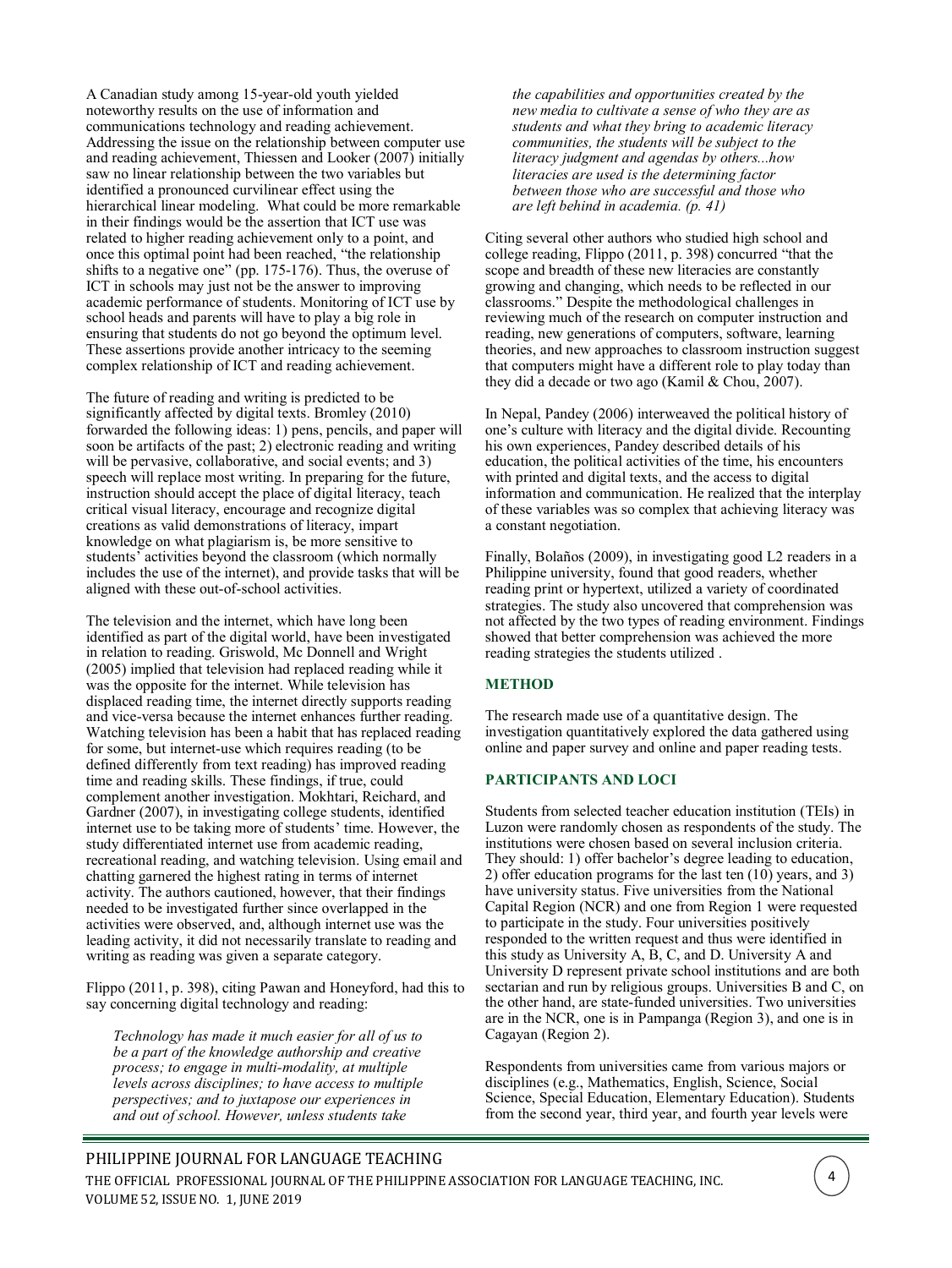chosen based on the availability of the respondents and the approval of the deans/administrators of their institutions. Students from these levels were chosen because it was assumed that they had already acclimatized themselves in the university and they had enough experience concerning the reading demands of college life. In total, 332 students participated in the study. The number, however, varied in certain variables due to the missing answers of some respondents and was reduced to 297.

*Table 1*. Respondents' profile (n=332)

| <b>Gender</b>               | $\overline{\mathbf{F}}$ | $\frac{0}{0}$ | <b>Status</b>                | $\mathbf F$ | $\frac{0}{0}$ |
|-----------------------------|-------------------------|---------------|------------------------------|-------------|---------------|
| Male                        | 62                      | 20.1          | Single                       | 296         | 97.7          |
| Female                      | 247                     | 79.9          | Married                      | 7           | 2.3           |
| Skipped                     | 23                      |               |                              |             |               |
| Age<br>Range<br>$16-18$     | 129                     | 42.6          | Type of<br>School<br>Private | 121         | 39.5          |
| years<br>$19 - 21$<br>years | 147                     | 48.5          | State/Gov't                  | 185         | 60.5          |
| $22 - 24$                   | 19                      | 6.3           |                              |             |               |
| years<br>$25$ and<br>above  | 8                       | 2.6           |                              |             |               |

As indicated in Table 1, the majority of the respondents were female at 79.9% (247), and the rest were male at 20.1% (62). Almost all the respondents were single (97.7%), and the majority were aged between 19-21 years old. Most of them were studying in state-run universities (60.5%) at the time of this investigation.

*Table 2*. Respondents' family income (n=297)

| <b>Monthly Family Income</b>          | Π                           | $\frac{0}{0}$ |
|---------------------------------------|-----------------------------|---------------|
| P <sub>0</sub> -50,000                | 219                         | 73.7          |
| P51,000-100,000                       | 38                          | 12.8          |
| P101,000-200,000                      | 19                          | 6.4           |
| P201,000-300,000                      | 12                          | 4.0           |
| P301,000-400,000                      | 3                           | 1.0           |
| P401,000-500,000                      | $\mathcal{D}_{\mathcal{L}}$ | 0.7           |
| P501,000-1M                           | $\mathfrak{D}$              | 0.7           |
| P <sub>1</sub> M <sub>and</sub> above | $\mathcal{D}_{\mathcal{L}}$ | 0.7           |
|                                       |                             |               |

Total 297

The monthly income of most respondents fell under P50,000.00 as could be gleaned from Table 2. This indicated that most were living in the low income bracket. Respondents in the P51,000-100,000 bracket were 12.8% of the

respondents, followed by the P101,000-200,000 income bracket with 6.4% of the participants; the P201,000-300,000 income bracket with 4.0%; and the P301,000-400,000 income bracket with 1.0%. The respondents in last three income brackets (P401,000-500,000, P501,000-P1M and P1M and above) constituted 0.7% each of the total.

*Table 3*. Respondents' grade/year level and number per university

|        |     | $\frac{0}{0}$ |              |     | $\frac{0}{0}$ |
|--------|-----|---------------|--------------|-----|---------------|
| First  | 2   | 0.7           | University A | 40  | 13.2          |
| Second | 113 | 37.5          | University B | 73  | 24.09         |
| Third  | 178 | 59.1          | University C | 86  | 28.38         |
| Fourth | 8   | 2.7           | University D | 104 | 34.32         |
|        | 301 | 100           |              | 303 | 100           |

Although some respondents skipped the question on the name of their universities and their year levels, Table 3 shows that the bulk of the respondents came from University D where 104 (34.32%) students participated; then University C with 86  $(28.38\%)$ ; followed by University B with 73  $(24.09\%)$ ; and University A with 40 (13.2%). It was also worth noting that there was a preponderance of second year (37.5%) and third year students (59.1%) among the participants. There were only 8 (2.7%) fourth year students and 2 (0.7%) first year students.

Non-probability sampling, particularly judgmental or purposive sampling, was chosen in the light of the fact that this sample group had relevance or value. This type of sampling was used for two reasons. First is this type of sample is used "to deal with situations where it is impossible or very costly to identify a particular population"; it is also utilized "for selecting some cases of a particular type" Blaikie (2010, p. 178). "Defining a population in this way may restrict statistical generalizability of the results, but the richness of the data may allow generalizations based on a judgment about how typical the chosen research site is, or whether other suburbs in other cities are similar in important respects" (Blaikie, 2010, p. 177). "The primary consideration in purposive sampling is your judgment as to who can provide best information to achieve the objectives of your study…this type of sampling is extremely useful when you want to construct a historical reality, describe a phenomenon or develop something about which only little is known" (Kumar, 2009, p. 207). This is further supported by Polkinghorne (2005, p. 140) citing Patton: " information-rich cases are those from which one can learn a great deal about issues of central importance to the purpose of research, thus the term purposive sampling."

#### **INSTRUMENTS**

There were four instruments used in the study: the online reading comprehension test, the paper-and-pencil reading comprehension test, pen-and-paper digital access survey anchored on Van Dijk (2005) and Leu et al. (2011), and the interview guide. The first tool to be administered bore the

5

PHILIPPINE JOURNAL FOR LANGUAGE TEACHING THE OFFICIAL PROFESSIONAL JOURNAL OF THE PHILIPPINE ASSOCIATION FOR LANGUAGE TEACHING, INC. VOLUME 52, ISSUE NO. 1, JUNE 2019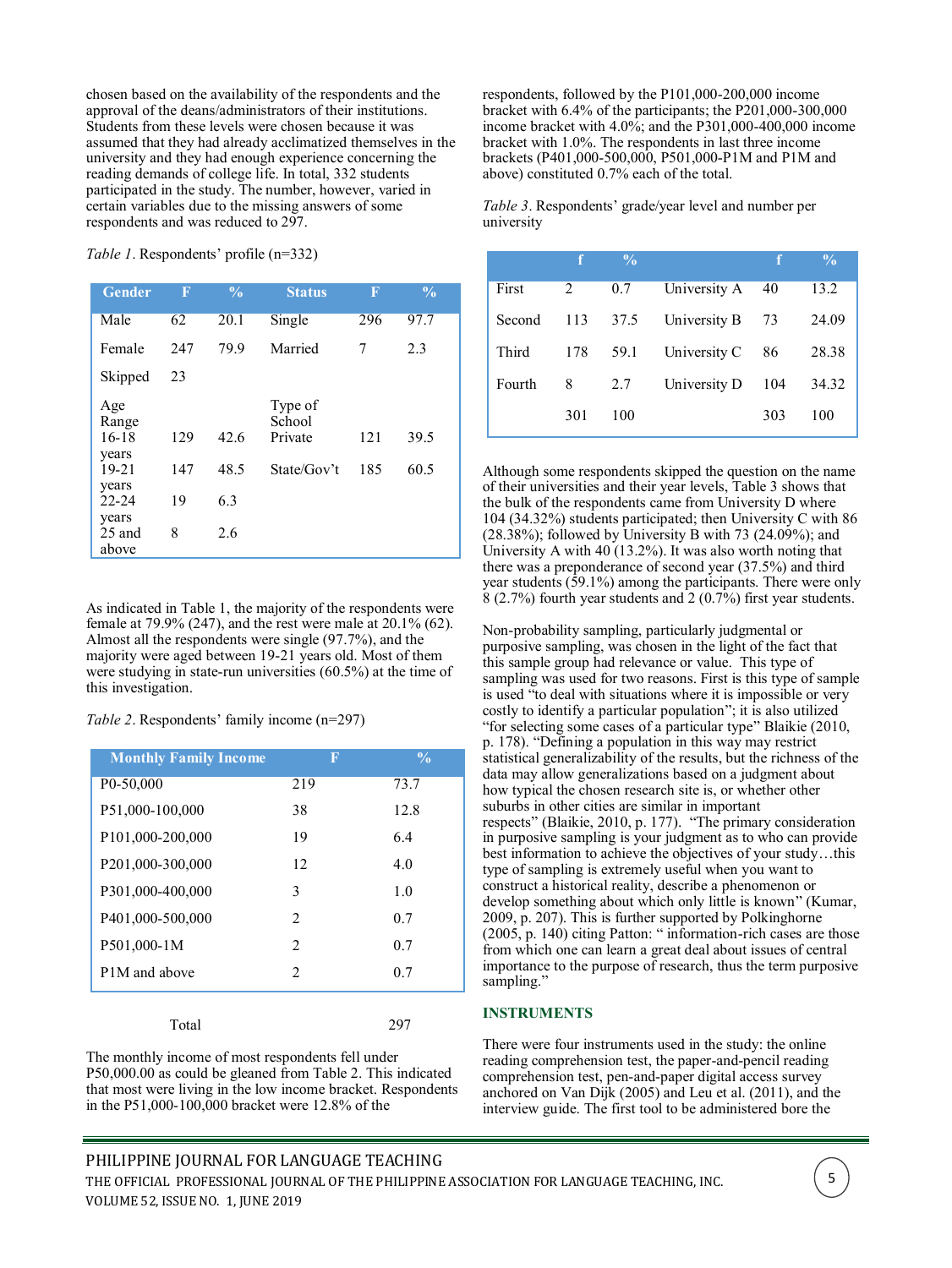agreement clause between the researcher and the respondents. Once the respondent agreed to participate in the research, he/ she had to affix his/her signature in the survey tool.

### *Digital Access Survey Tool*

All the instruments were pilot-tested before their implementation. The digital access survey tool was anchored on the framework of Jan Van Dijk (2005) and Leu et al. (2011). Using the framework of Van Dijk, four types of access were identified: motivational access, material access, skills access, and usage access. Items were created to flesh out the types of access following a four-point Likert scale with the following descriptors: 1-low access, 2-moderate access, 3 much access, and 4-full access.

#### *Reading Comprehension Test for the Typography and Hypertext*

After the survey, respondents were given a reading comprehension test. The test was a pen-and-paper type. The informational text used for the typographical text was "The Possession of Malacañan Palace" from [http://](http://malacanang.gov.ph/1582-the-possession-of-malacanan-palace/) [malacanang.gov.ph/1582](http://malacanang.gov.ph/1582-the-possession-of-malacanan-palace/)-the-possession-of-malacanan[palace/.](http://malacanang.gov.ph/1582-the-possession-of-malacanan-palace/) The article was subjected to the Flesch-Kincaid level guide, and the result showed it to be at 14.6 level, meaning Grade 14 or referring to college sophomore level. The Flesh-Kincaid reliability test, available in the Microsoft Word Program of 2007, was used to determine the appropriateness of the materials to their readers. The Flesch-Kincade is a wellestablished, reliable, and valid tool to evaluate the complexity of any document (Curriculum Evaluation California State University, Chico, 2009, p. 21). DuBay (2004), citing Edgar Dale and Jeanne Chall, defined readability this way: "The sum total (including all the interactions) of all those elements within a given piece of printed material that affect the success a group of readers have with it. The success is the extent to which they understand it, read it at an optimal speed, and find it interesting." The reliability results should be between Grade Levels 10 to 16.

The test for the hypertext following the framework of Leu et al. (2011) was adopted from the Digital Divide Measure Survey (DDMS) for Teachers of Henry (2007). Henry's dissertation titled, *Exploring new literacies pedagogy and online reading comprehensionamong middle school students and teachers: Issues of social equity or social exclusion?*, made use of an online survey and reading test that evaluated the students' and teachers' reading comprehension using hypertexts. The DDMS for students was crafted for middle school students while the DDMS for teachers was developed for their teachers. Communication with Dr. Henry through email was initiated, and, after several e-mail exchanges, Dr. Henry proposed communicating via Skype. With permission from Dr. Henry, the DDMS was used to measure the hypertext comprehension of the students.

#### **RESULTS AND DISCUSSION**

#### *Digital Access*

The digital access questionnaire was divided into two areas following the models of Van Dijk and Leu et al. Data obtained from Van Dijk's model (DA1) concentrated mainly on the access based on motivation, material, skill, and usage while

Leu's model (DA2) considered the skills necessary for nonlinear reading which included the following: locating the search engine, locating information, evaluating information, synthesizing information, and communicating information. *Table 4*. Digital access results

|                 | <b>Mean</b> | <b>SD</b><br>(Standard<br><b>Deviation</b> ) | <b>Skewness</b> |
|-----------------|-------------|----------------------------------------------|-----------------|
| DA1             | 2.68        | .68                                          | $-.080$         |
| DA <sub>2</sub> | 2.70        | .60                                          | $-.140$         |
| Average         | 2.70        | .58                                          | $-.140$         |

Table 4 shows that the results for digital access following Van Dijk and Leu's models were converging toward an almost common mean. In terms of dispersion, however, the digital access scores of Leu's model were more dispersed at .68 than that of the other model. This indicated that respondents may have access to digital technology in terms of materials, motivation, skill, and use, but their digital access to technological skills varied. Based on the average answers of the respondents, a mean score of 2.70 was arrived at. This indicated that the majority of the respondents had moderate digital access. With an SD of .58, respondents were less dispersed and more homogenous. Results also indicated that there were more scores above the mean as indicated in the skewness values in Table 2.

It is suggested that the respondents get used to technology and its use. Although access begins with motivation towards the use and acquisition of digital materials, it does not define the learning of individuals with technology. Still, the essential nature of the digital divide cannot be measured by tallying hardware. Rather, it must be measured by determining access to rich learning experiences in which technology is embedded (Goode, 2010, p. 586). Digital access has to be further investigated among the student-teachers given that there are other factors that might have affected their access.

#### *Table 5. Digital access based on Van Dijk's model*

| <b>Types of Access</b> | <b>Mean</b> | SD  |
|------------------------|-------------|-----|
| Motivational           | 3.03        | .71 |
| Material               | 2.52        | .79 |
| <b>Skills</b>          | 2.87        | .78 |
| Usage                  | 2.49        | .75 |

Table 5 clarifies further the type of access according to the perception of the respondents. Motivational access had the highest mean, indicating that most respondents were highly driven to use digital tools in reading. They reported that they had high skills as skills access took second place in the table. Materials' availability was quite moderate, however, at 2.52 which somehow affected usage which was at 2.49. Results confirmed that respondents had high inclination towards technology, but due to less material access their skills and usage decreased thus resulting in only moderate access. Van

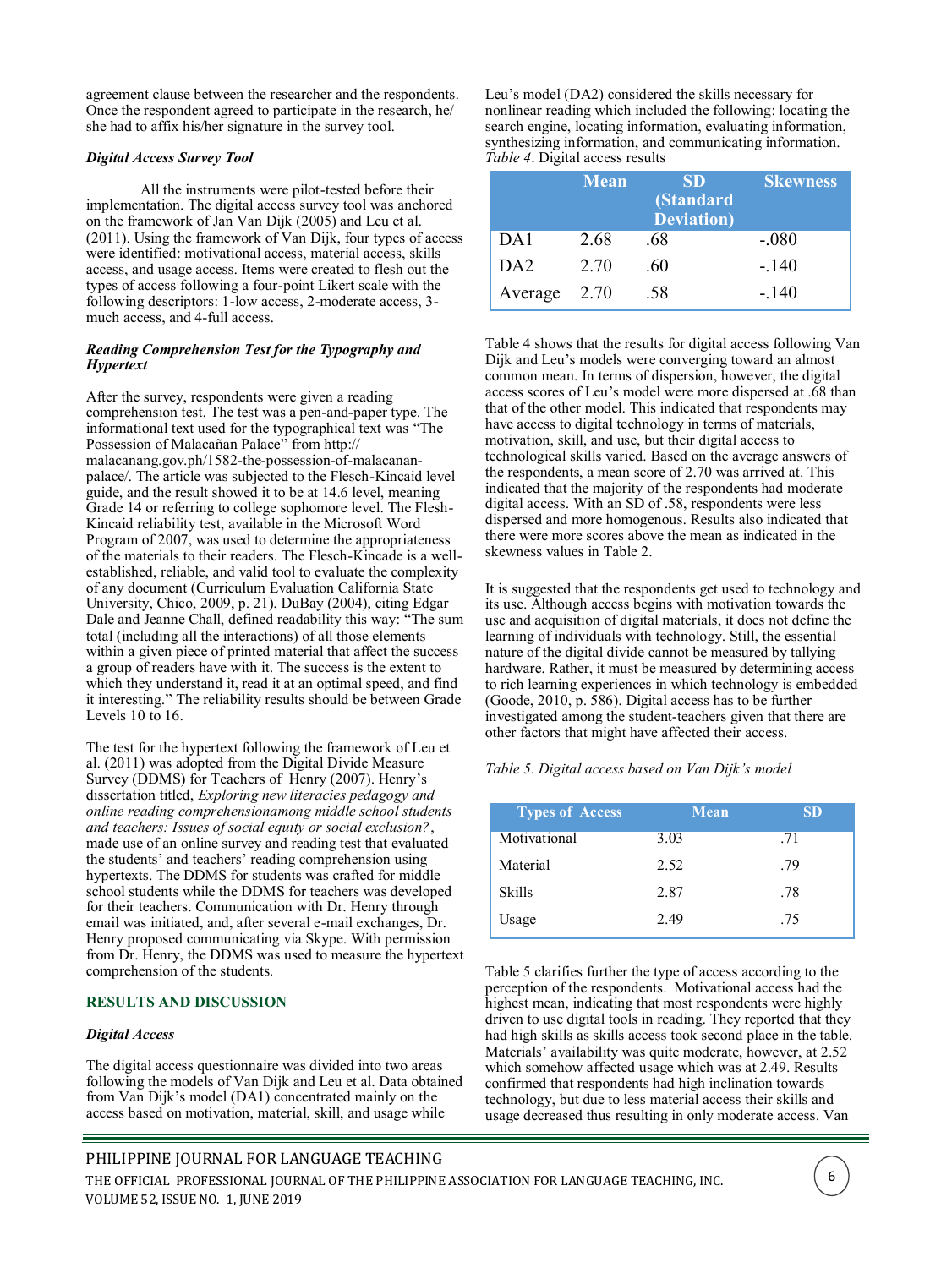Dijk (1999) as cited by Van Dijk and Hacker (2003, p. 316) strongly advocated that the first two types of access be resolved, wholly or partially, so that "the problems of structurally different skills and uses become more operative."

## *Digital Access and Reading*

As indicated in Table 6, there was correlation between digital access and the comprehension of the linear text with a result of .148 at the  $\alpha$ <0.5 level. This correlation between digital access and linear or printed text can be attributed to some other factors like the use of digital access to be able to get the printed texts. This correlation can also be explained by Bolaños' study (2009) which showed that reading strategies, particularly of good readers, regardless of linearity or nonlinearity, were factors that should be given great value. Thus, preservice students could have used their reading strategies to navigate between digital access and printed text.

*Table 6*. Significant relationship between digital access and linear text reading comprehension result

|            | Digital Access |
|------------|----------------|
| Typography | $.347**$       |
| Hyperext   | $.148*$        |

\*\*Correlation is significant at the  $\alpha$ <.01 level (2-tailed) \*Correlation is significant at the  $\alpha$ <.05 level (2-tailed)

It was not a surprise that nonlinear text had a strong relationship with digital access at .347 at the <.01 level. This can be explained by the fact that digital access plays an important role in the comprehension of nonlinear texts since it provides the medium and resources for the text. Digital access 2 or Leu's model obtained greater impact accounting for the skills that should have been used in taking the reading comprehension test. At .334 significance, DA2 revealed that *Locating information by using a search engine and its results page, Locating information within a website, Critically evaluate information, Synthesize information* and *Communicate information*, which were skills necessary to read the hypertexts, could determine the success for reading hypertexts.

#### **CONCLUSIONS AND RECOMMENDATIONS**

Jan Van Dijk's theory on digital access is sound. As indicated by the results showing the succession of access and self-report of the respondents concerning their use of technology, motivational and material access must first be resolved before skills and usage access become operational. In the case of the study, there is moderate access to technology especially in the first two types of access. This is translated, too, even in skills access using Leu et al.'s framework. This is an indication that in pre-service education the access of students to computers and internet connection has not been maximized. Material access has to be emphasized initially because without this initial access other types of access cannot be initiated. Strong motivation is evident among those interviewed as exemplified in their experiences (going to computer/internet shops to get

information or using their cell/mobile phones to download information); however, if schools and homes are unable to provide initial access, it will be harder for participants to get better access in terms of skills and usage. Though a relationship was established between digital access and typographic text comprehension scores, this relationship was not seen as causality since further test revealed that digital access had no impact on the linear test. Impact was found for digital access on hypertext reading comprehension test results. This result confirmed that the medium (typographic text and hypertext texts) played a significant role in the reading comprehension process.

The investigation yielded results that would benefit students, teachers, and administrators. Students should be exposed more to reading materials beyond the traditional typography, and their fascination with technological gadgets should be directed towards enhancing their skills in reading. Teachers and administrators should be aware of the changing landscape of reading which now considers technological advances in reading materials. This new literacy should be taught, and schools should be able to address this need. Research on digital access and reading may be expanded to include other fields of specialization beyond education. Other disciplines such as social science, arts and humanities, philosophy, mathematics, and science should also be considered for further research.

#### REFERENCES

- Ahmed, A. (2007). Open access towards bridging the digital divide policies and strategies for developing countries. *Information and Technology for Development, 13*(4), 337-361.
- Atkinson, J., Black, R. &Curtis, A. (2008) Exploring the digital divide in an Australian Regional City: a case study of Albury. *Australian Geographer*, 39(4), 479-493.
- Barone, D. & Wright, T. (2008). Literacy instruction with media and digital technologies.*The Reading Teacher, 62*(4), 292-302.
- Blaikie, N.W.H. (2010) *Designing social research: the logic of anticipation*. 2nd ed. Cambridge, UK; Malden, MA: Polity Press.
- Bromley, K. (2010). Picture a world without pens, pencils and paper: the unanticipated future of reading and writing. *Journal of College Reading and Learning, 41*(1), 97-108.
- Borawski, C. (2009). Beyond the book: literacy in the digital age. *Children and Libraries.7*(3), 53-54.
- Bolaños, E. A. (2009). Reading in print and hypertext environments: A comparative study of good L2 readers' comprehension strategies. Unpublished doctoral dissertation, De La Salle University, Manila.
- DuBay, W. (2004). *Principles of readability*. California: Impact Information.
- Eshet-Alkalai, Y. and Chajut, E. (2009). Changes over time in digital literacy.*Cyber Psychology and Behavior. 12*(6), 713-715.
- Flippo, R. (2011). Transcending the divide: where college and secondary reading and study research coincide. *Journal of Adolescent & Adult Literacy, 54*(6), 396-401.
- Foltz, P. (1992). Reader's comprehension and strategies in linear and hypertext. Unpublished doctoral dissertation, University of Colorado, Boulder.

# PHILIPPINE JOURNAL FOR LANGUAGE TEACHING

THE OFFICIAL PROFESSIONAL JOURNAL OF THE PHILIPPINE ASSOCIATION FOR LANGUAGE TEACHING, INC. VOLUME 52, ISSUE NO. 1, JUNE 2019